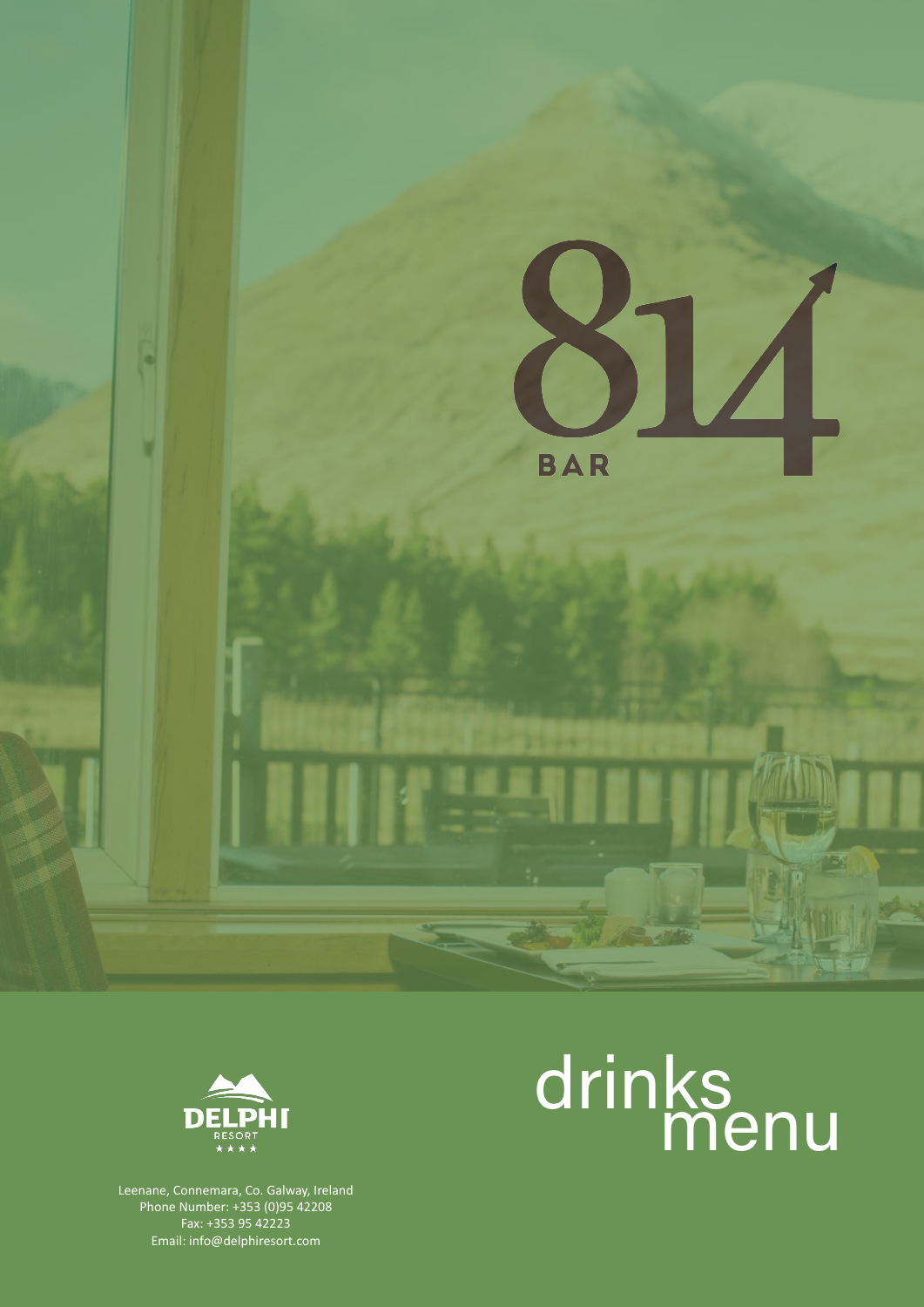



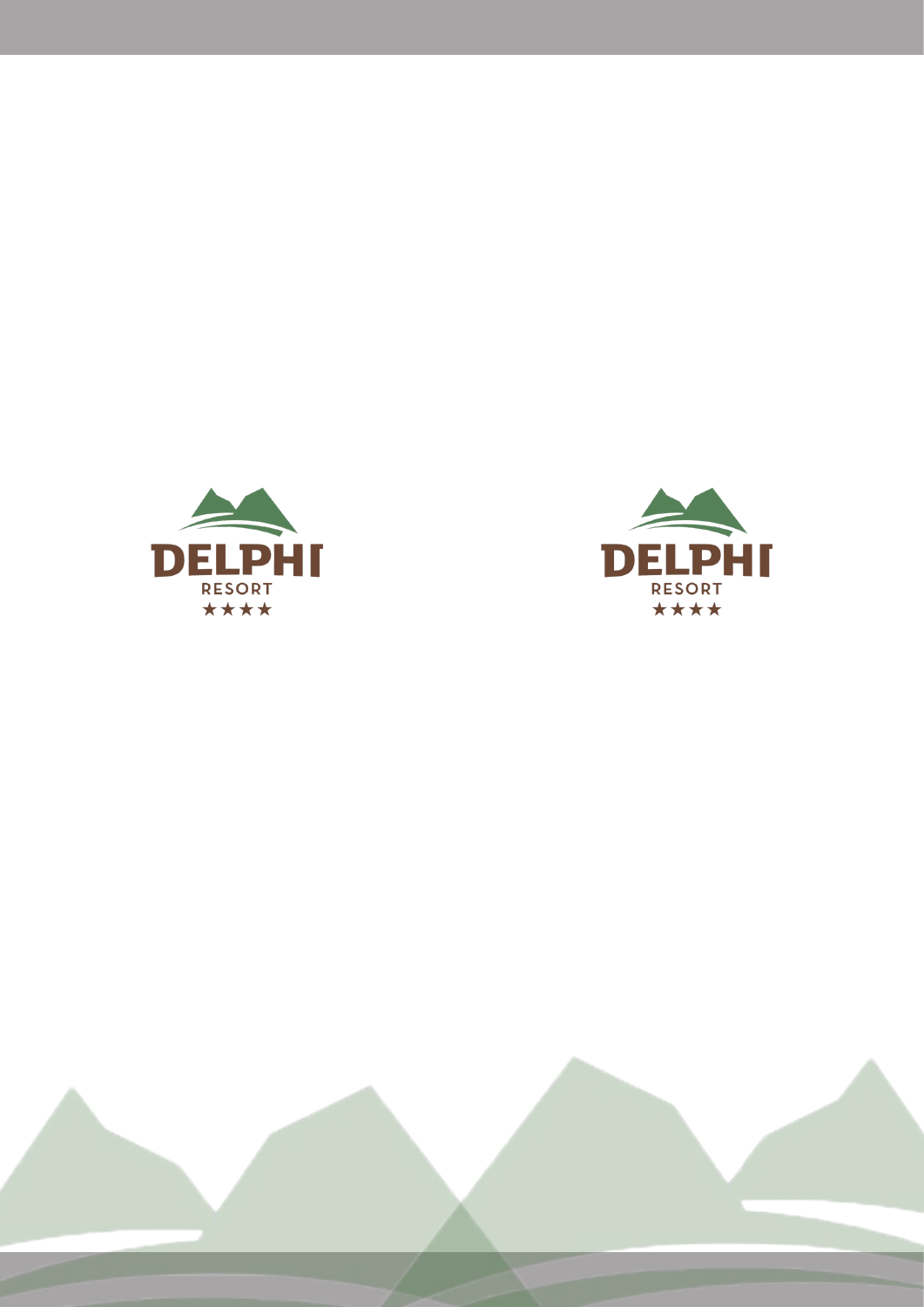#### Red Wine

Glass Bottle Maison Badet Clement €7.50 €28.00 Syrah, GrenachE & Carignan - France Medium intensity wine with fruity scents, hints of red berries and herbal tones. It has well balanced fruit flavours and good acidity with a spicy finish.

Saint Marc  $€7.75$   $€29.00$ Merlot Reserve – France Generous and supple wine with silky tannins.

Long Row €7.95 €30.00 Shiraz – Australia Cherries and spice with sweet, soft tannins and a long lingering finish.

El Parral €34.00 Malbec Reserve – Argentina Aromas of ripe plums and figs with notes of leather and compote standing out in the mouth.

Muriel Fincas de la Villa €37.00 Rioja Crianza – Spain Earthy aromas of ripe berry fruits blend well with spicy oak and vanilla notes. A lively palate with bright acidity puts out flavours of spiced plum, tomato, red currant and dried earth.

Olivier Ravoire €40.00 Côtes du Rhône – France It's luscious and creamy for a Rhône red, almost channelling the crowd-pleasing GSM (greache-syrahmourvèdre) wines of Australia, with plum and chocolate flavours. But the invigorating herbal notes betrays its French terroir.

Les Jamelles **€43.00** Pinot Noir - france

Fine, elegant wine with lovely aromatic complexity, notes of raspberry, blackcurrant & cherry jam.

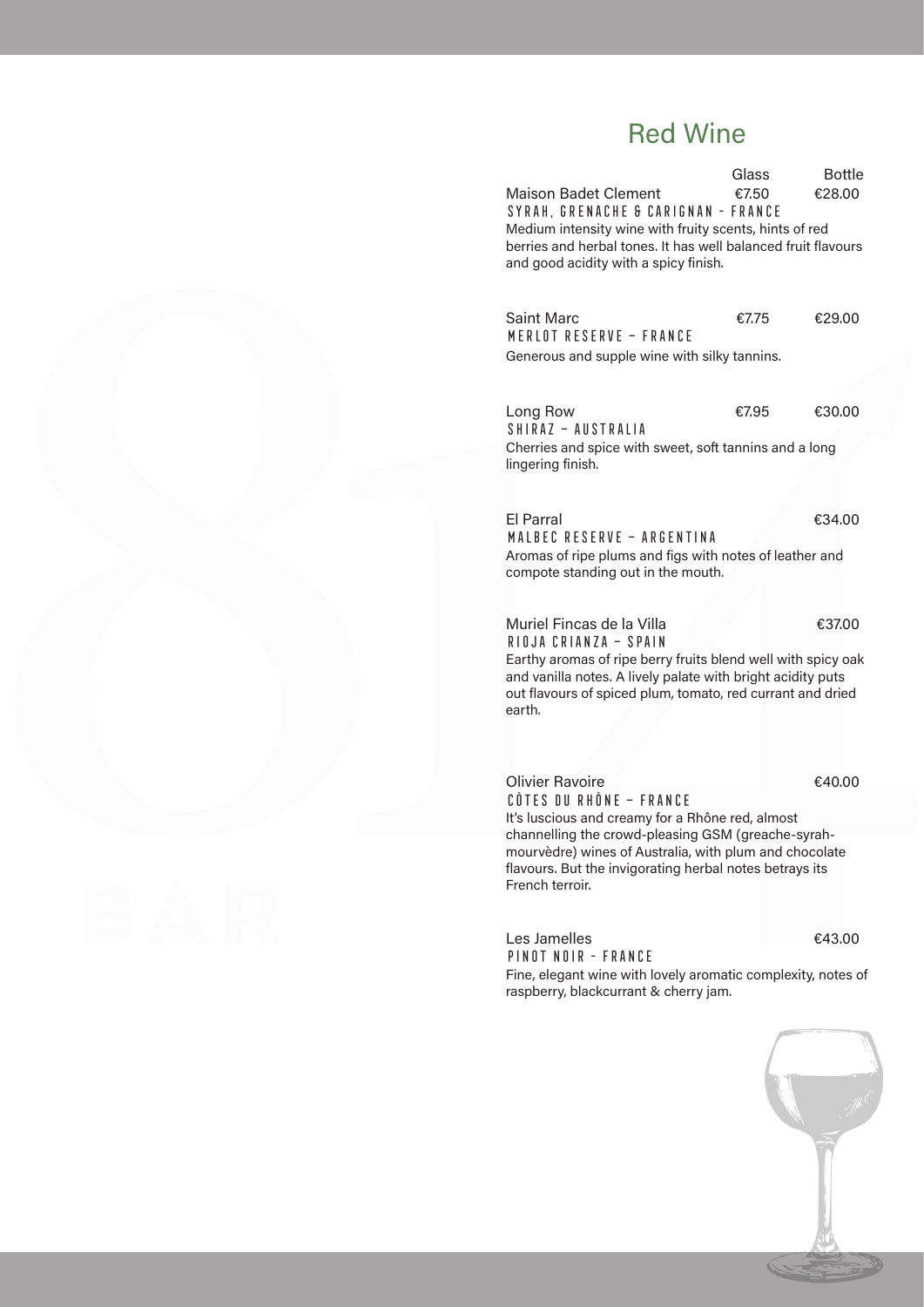## White Wine

| La Chevaliere<br>CHARDONNAY - FRANCE                                                                                                                                                                                                          | Glass<br>€7.50 | <b>Bottle</b><br>€28.00 |  |
|-----------------------------------------------------------------------------------------------------------------------------------------------------------------------------------------------------------------------------------------------|----------------|-------------------------|--|
| Intense and complex with tropical ripe fruit aromas on the<br>nose, caramel notes and a well balanced acidity.                                                                                                                                |                |                         |  |
| Andantino<br>PINOT GRIGIO - ITALY                                                                                                                                                                                                             | €7.75          | €29.00                  |  |
| Fans of Pinot Grigio can expect a light-bodied, delicate<br>white wine.                                                                                                                                                                       |                |                         |  |
| Reserve Saint Jacques<br>SAUVIGNON BLANC -FRANCE<br>A crisp Sauvignon with mouth watering balance. Packed                                                                                                                                     | €7.95          | €30.00                  |  |
| with green citrus flavours and a tingly, stone palate.                                                                                                                                                                                        |                |                         |  |
| Real Compania De Vinos<br>VERDEJO - SPAIN                                                                                                                                                                                                     |                | €34.00                  |  |
| A brilliant straw yellow in color, with greenish reflections,<br>this refreshing white wine has a nose that conjures bright<br>tropical fruits, citrus and the particular varietal aromas of<br>fennel and scrub brush. The palate is fruity. |                |                         |  |
| Rabbit Island<br>SAUVIGNON BLANC - NEW ZEALAND<br>Full, crisp and powerful showing intense flavours. Mouth<br>watering acidity and an intense minerality balanced by a<br>full yet elegant palate with a long, lingering finish.              |                | €37.00                  |  |
| Pazo Cilleiro Rías Baixas<br>ALBARINO - SPAIN                                                                                                                                                                                                 |                | €40.00                  |  |
| Lively pale gold colour with greenish reflections. Clean and<br>balanced with citric fruits and white fruit notes, small white<br>flower aromas with a round and elegant palate.                                                              |                |                         |  |
| <b>Picpoul De Pinet</b><br>DOMAINE DEL SOL - FRANCE                                                                                                                                                                                           |                | €43.00                  |  |
| Mediterranean climate makes it the perfect choice for the<br>region, making taut, full-bodied white wines with herbal<br>and citrus aromas.                                                                                                   |                |                         |  |
|                                                                                                                                                                                                                                               |                |                         |  |
|                                                                                                                                                                                                                                               |                |                         |  |

# Signatures Cocktails

| Delphi Mojito<br>Bacardi, Fresh Mint, Lime Juice, Simple Syrup<br>Topped With Soda Water                 | €12.00 |
|----------------------------------------------------------------------------------------------------------|--------|
| <b>Emerald Martini</b><br>Henrick's Gin Elderflower liquor, Half Lime Juice &<br><b>Muddled Cucumber</b> | €12.00 |
| Elderflower Cosmo<br>Vodka, Elderflower Liquor, Cranberry Juice, fresh<br>Lime Juice                     | €12.00 |
| Expresso Martini<br>Vodka, Kalhua, Espresso & Simple Syrup                                               | €12.00 |
| Porn Star Martini<br>Vodka, Passion Fruit Puree, Vanilla Syrup,<br>Prosecco, Lime.                       | €12.00 |
| Daiquiri - Strawberry or Passion Fruit<br>Bacardi, Triple Sec, Lime, Strawberry or Passion Fruit         | €12.00 |
| Pina Colada<br>Bacardi, Cream, Coconut, Pineapple Juice                                                  | €12.00 |
| Pink Ocean Cocktail<br>Pink Gin, Strawberries, Mint, Elderflower Tonic                                   | €12.00 |
| Non Alcoholic Cocktail<br>Please check with you server                                                   | €6.50  |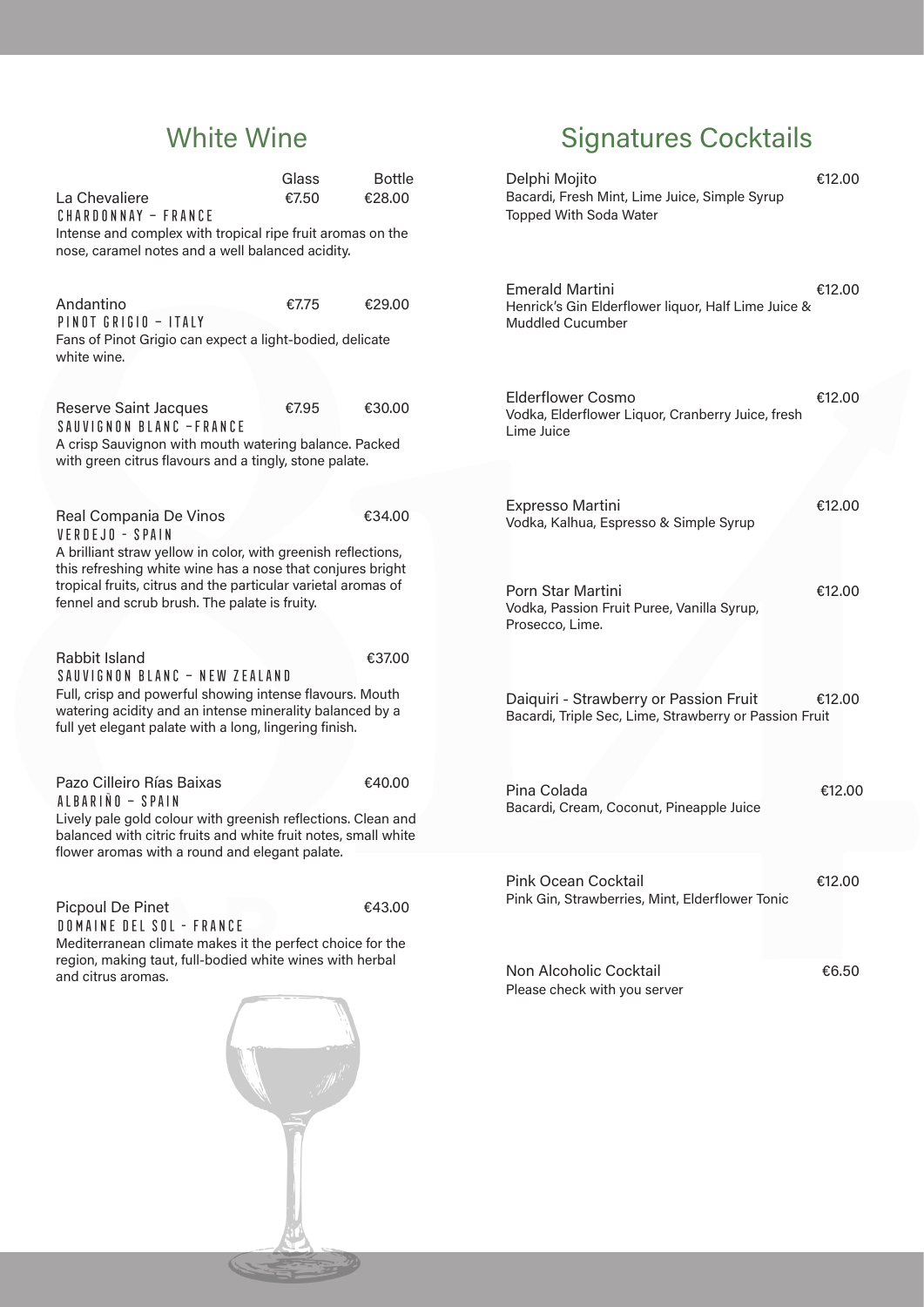#### Teas & Coffees

| Irish Breakfast Tea | €3.00 |
|---------------------|-------|
| Herbal Tea          | €3.00 |
| Coffee              | €3.00 |
| Cappuccino          | €3.20 |
| Latte               | €3.20 |
| Mocha Coffee        | €3.50 |
| <b>Espresso</b>     | €3,00 |
|                     |       |

#### Rosé

| Glass | <b>Bottle</b> |
|-------|---------------|
| €9.00 | €35.00        |

Delicate summer berries and herbs de Provence. Often a salmon pink hue, this style hails from the hills of Provence in southern France. The wines tend to combine soft berry fruits with minerality and herbaceousness.

#### Minerals

| Coke / Diet Coke                          | €3.20 |
|-------------------------------------------|-------|
| 7up / Diet 7up                            | €3.20 |
| Fanta Orange / Lemon                      | €3.20 |
| Lucozade                                  | €3.50 |
| Cidona                                    | €3.50 |
| <b>Red Bull</b>                           | €4.50 |
| Orange, Apple, Cranberry, Pineapple Juice | €3.20 |
| Still / Sparkling Water 250ml             | €3.20 |
| Still / Sparkling Water 750ml             | €6.50 |

#### Beers Draft

| Guinness     | €5.50 pint $€3.00$ glass |
|--------------|--------------------------|
| Carlsberg    | €5.80 pint $€3.20$ glass |
| Jack the Lad | €5.90 pint $€3.20$ glass |

## Bottled Beers

|                | ээчш  |
|----------------|-------|
| Heineken       | €5.50 |
| Coors Light    | €5.50 |
| Peroni         | €6.00 |
| Corona         | €5.50 |
| <b>Bulmers</b> | €5.70 |

#### Craft Beers

|                 | <b>500ml</b> |
|-----------------|--------------|
| Galway Hooker   | €7.70        |
| Stonewell Cider | €7.70        |

#### Non Alcoholic Beer

| Heineken 00 | €5.00 |
|-------------|-------|
| Erdinger    | €6.20 |

### Prosecco / Sparkling Wine

| Masottina |                            | €11.00 | €40.00 |
|-----------|----------------------------|--------|--------|
|           | PROSECCO FRIZZANTE - ITALY |        |        |

#### Champagne

| <b>Bollinger Special Cuvée</b> | €135.00 |
|--------------------------------|---------|
| CHAMPAGNE - FRANCE             |         |
|                                |         |

Pannier Brut **€100.00** Champagne - France

Montrose Rose

France